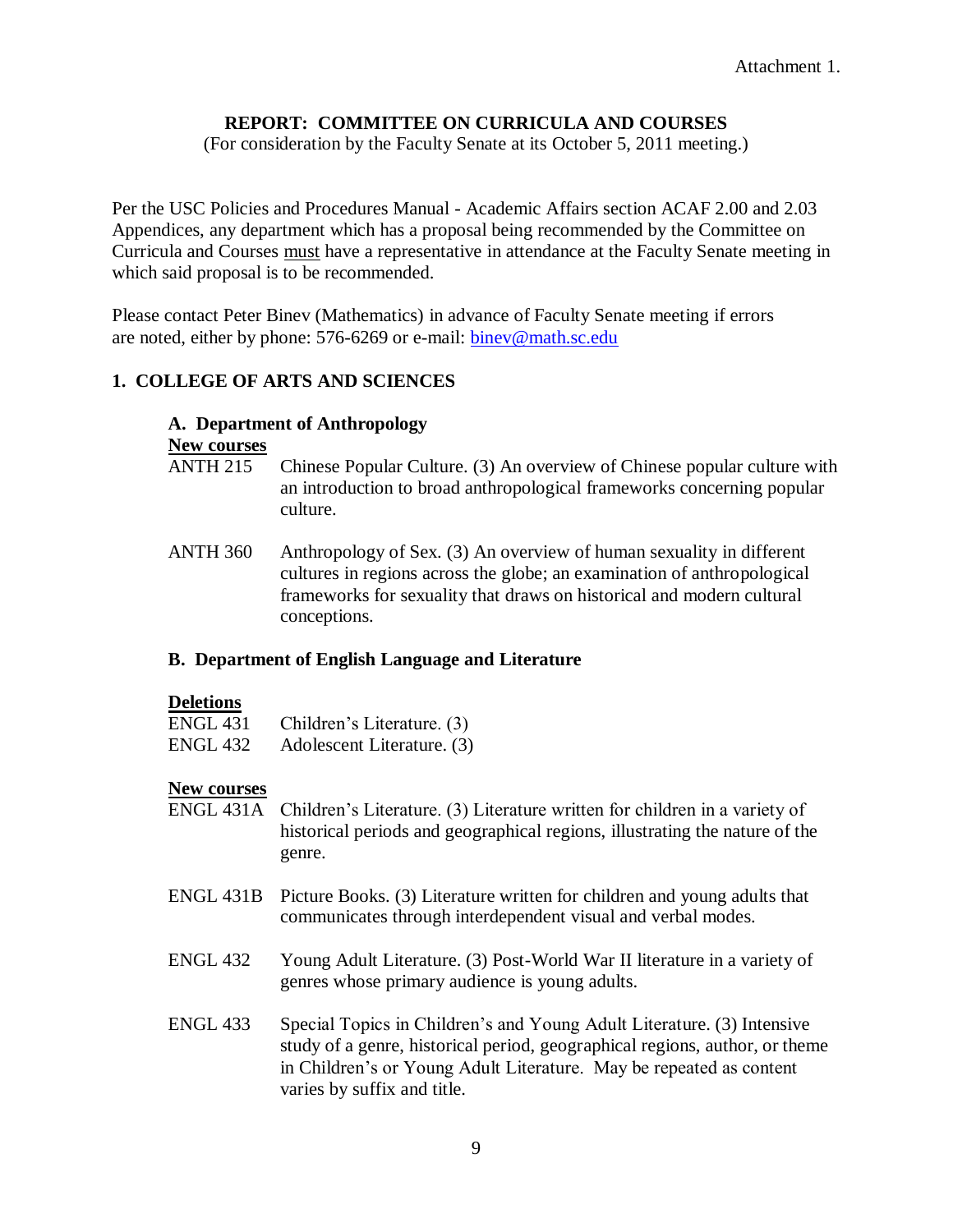- ENGL 471 Rhetoric and the Ancient Roots of Modern Life. [=SPCH 471, CLAS 401] (3) Classical rhetoric and its ongoing influence in the modern world, emphasizing how the study and use of language in ancient Greece and Rome continue to shape modern communication.
- ENGL 472 Rhetoric and Popular Culture. [=SPCH 472] (3) Rhetorical study of popular culture, using the methods and theories of cultural analysis to examine how various popular cultural forms work as persuasion.
- SPCH 471 Rhetoric and the Ancient Roots of Modern Life. [=ENGL 471, CLAS 401] (3) Classical rhetoric and its ongoing influence in the modern world, emphasizing how the study and use of language in ancient Greece and Rome continue to shape modern communication.
- SPCH 472 Rhetoric and Popular Culture. [=ENGL 472] (3) Rhetorical study of popular culture, using the methods and theories of cultural analysis to examine how various popular cultural forms work as persuasion.

# **C. Department of Languages, Literatures and Cultures**

# **New courses**

- CLAS 323 Greek Civilization on Site. (3) Introduction to the history and culture of ancient Greece, combined with an excursion to Greece. Topics include: Mycenaean Greece and the world of Homer, Archaic Greece, oikos and polis, interaction with the Near East, Athens in the  $5<sup>th</sup>$  and  $4<sup>th</sup>$  century BCE, Greek religion, ancient Greek society. **Effective: May Session 2012**
- CLAS 361 Between Magic and Method: Ancient Medicine. [=PHIL 313] (3) Introduction to ancient medicine: science and art, theory and practice, healing and predicting. Topics include: Medicine before Hippocrates, Hippocratic medicine, holism, naturalism, medicine, religion and magic, medicine and scientific explanation, Hellenistic medicine and methodology, Galenic medicine.
- CLAS 401 Rhetoric and the Ancient Roots of Modern Life. [=ENGL 471, SPCH 471] (3) Classical rhetoric and its ongoing influence in the modern world, emphasizing how the study and use of language in ancient Greece and Rome continue to shape modern communication.

# **Change in prerequisite**

|     | From: SPAN 209  | Intermediate Spanish I. (3)                                     |
|-----|-----------------|-----------------------------------------------------------------|
|     |                 | (Prereq: SPAN 122 or score of S5 on placement exam)             |
| To: | <b>SPAN 209</b> | Intermediate Spanish I. (3)                                     |
|     |                 | (Prereq: Grade of C or better in SPAN 122 or by Placement Exam) |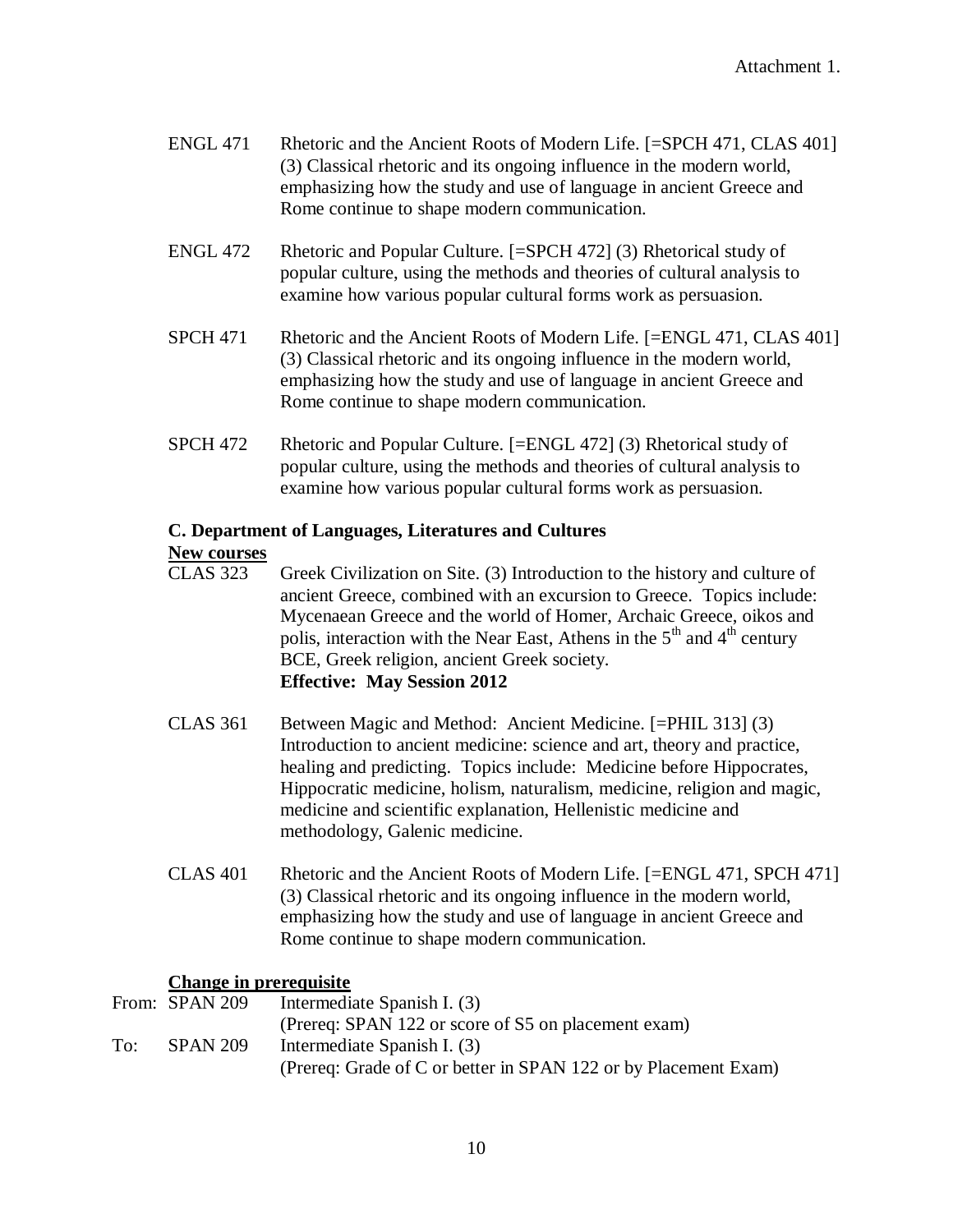|     | From: SPAN 210  | Intermediate Spanish II. (3)                                    |
|-----|-----------------|-----------------------------------------------------------------|
|     |                 | (Prereq: SPAN 209 or permission of instructor)                  |
| To: | <b>SPAN 210</b> | Intermedicate Spanish II. (3)                                   |
|     |                 | (Prereq: Grade of C or better in SPAN 209 or by Placement Exam) |

### D**. Department of Philosophy**

# **New course**

PHIL 313 Between Magic and Method: Ancient Medicine. [=CLAS 361] (3) Introduction to ancient medicine: science and art, theory and practice, healing and predicting. Topics include: Medicine before Hippocrates, Hippocratic medicine, holism, naturalism, medicine, religion and magic, medicine and scientific explanation, Hellenistic medicine and methodology, Galenic medicine.

# **2. MOORE SCHOOL OF BUSINESS**

#### **Department of Accounting**

#### **Addition of Distance Education Delivery to existing course**

ACCT 226 Introduction to Managerial Accounting. (2)

#### **New course**

ACCT 590 Special Topics in Accounting. (3) Analysis of current topics, issues and practices in various areas of accounting. May be repeated as content varies by suffix and title.

#### **Change in credit hours and corequisite**

|     | From: ACCT 401 Financial Accounting I. (3) (Prerq: ACCT 226; Coreq: ACCT 401L) |
|-----|--------------------------------------------------------------------------------|
| To: | ACCT 401 Financial Accounting I. (4) (Prereq: ACCT 226)                        |

#### **Deletions**

ACCT 401L Accounting Lab. (1)

# **3. ARNOLD SCHOOL OF PUBLIC HEALTH**

#### **Department of Exercise Science Change in curriculum. Website 2011-2012 Bulletin – Bachelor of Science**

| Overview<br>The mission of the Department of Exercise Science is<br>to expand and disseminate the body of knowledge<br>concerning the relationship between exercise<br>participation and human health. |  |
|--------------------------------------------------------------------------------------------------------------------------------------------------------------------------------------------------------|--|
| <b>Programs of Study</b>                                                                                                                                                                               |  |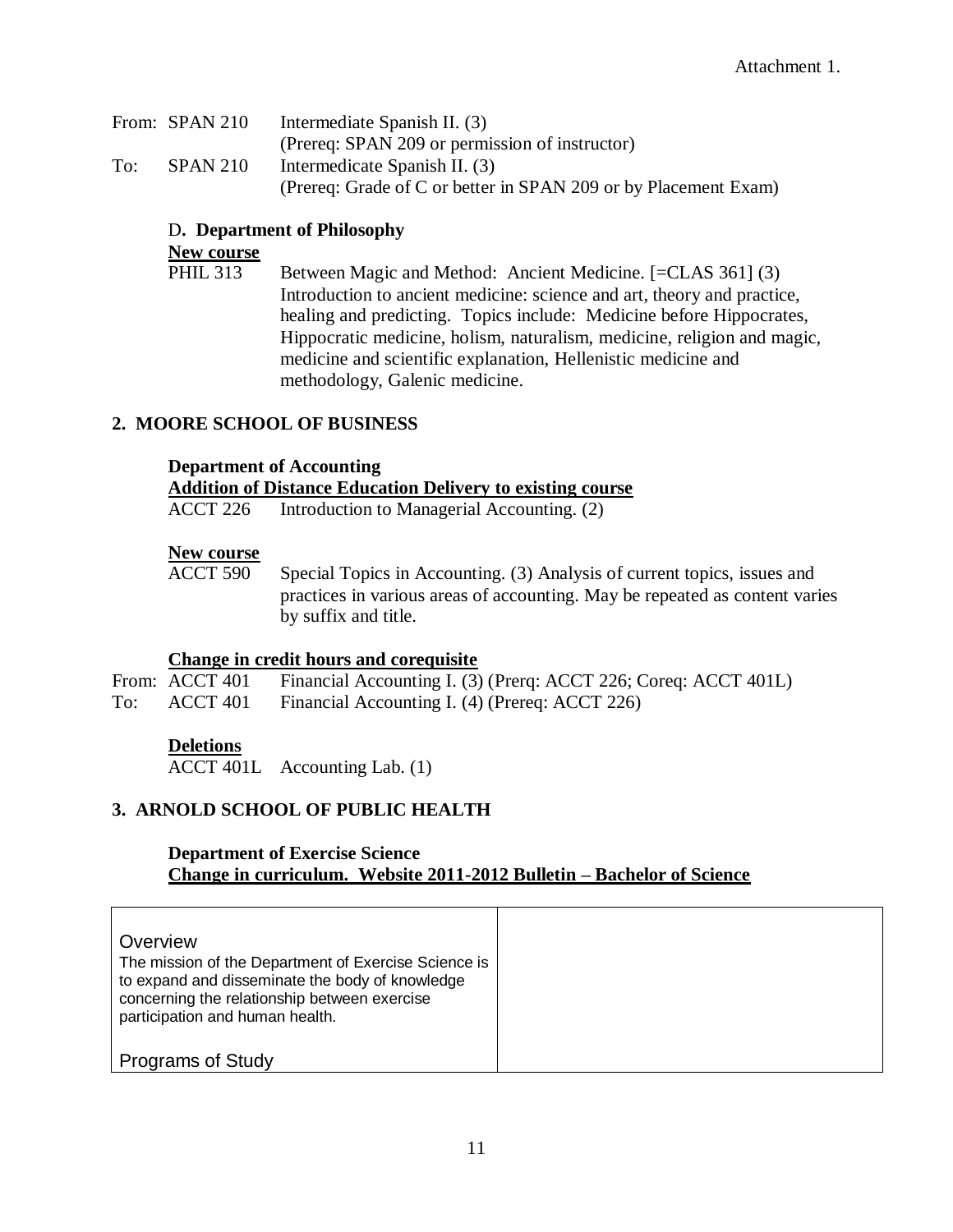The undergraduate program leading to a Bachelor of Science degree with a major in exercise science is a science-based program designed primarily to prepare students for entry into post-baccalaureate/graduate programs in health-related fields. A departmental core curriculum provides comprehensive mastery of exercise science. Students select one of four cognates: scientific foundations, health fitness, motor development, or public health.

# Entrance Requirements

New freshmen who meet University admissions standards are eligible for admission to the degree program offered by the Department of Exercise Science. Transfer admission requires department approval as well as prerequisites.

#### Transfer Admission

1. Students enrolled in other colleges on the Columbia campus must have a minimum cumulative GPA of 2.75 and must have at least 12 USC credit hours.

2. Students from other USC campuses must have a cumulative GPA of 2.75 and must have taken at least 12 USC credit hours. Additionally, students from other USC campuses who have fewer than 30 semester hours must also meet Columbia campus freshman admission requirements.

3. Transfer students from regionally accredited institutions must present a minimum cumulative GPA of 2.75 on all college work taken. Students who have fewer than 30 semester hours of college work must also meet Columbia campus freshman admission requirements.

#### Retention and Progression Standards

1. If the semester, yearly, or cumulative grade point average of a student is below 2.00, the student will be notified in writing.

The undergraduate program leading to a Bachelor of Science degree with a major in exercise science is a science-based program designed primarily to prepare students for entry into postbaccalaureate/graduate programs in health-related fields. A departmental core curriculum provides comprehensive mastery of exercise science. Students select one of **three areas of emphasis:** scientific foundations, health fitness, or motor development..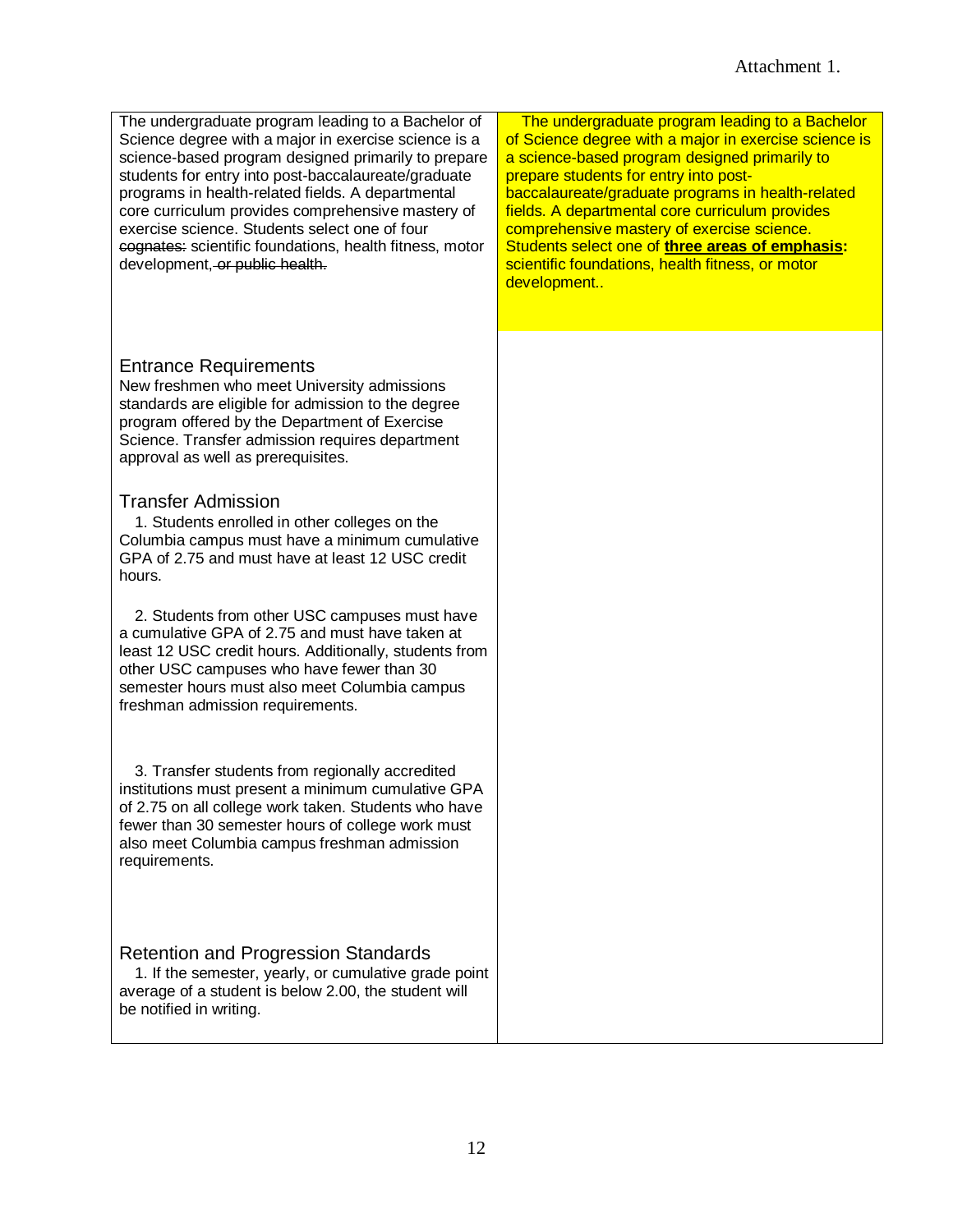2. A student in exercise science must have an overall C average and complete the following courses with a grade of C or better before enrolling in any course in exercise science with a course number of 200 or greater: ENGL 101, ENGL 102, BIOL 101/101L, BIOL 102/102L, CHEM 111, and MATH 141.

3. A student in exercise science must earn a grade of C or higher in all departmental course work (EXSC), in required cognate courses, and in PHYS 201/201L, PHYS 202/202L, CHEM 112, CHEM 333/333L, and CHEM 334/332L.

4. An exercise science major may attempt an EXSC course and the courses listed in paragraph three above a maximum of two times to fulfill the requirement. A grade of W will be included as an attempt.

5. An exercise science major may repeat a maximum of three EXSC courses.

6. An exercise science major must receive a grade of C or higher in any course in order for it to serve as a prerequisite.

# Attendance Requirements

Students enrolled in the Department of Exercise Science are subject to attendance regulations of the University described elsewhere in the bulletin. When a student enrolls in a particular course, the student is obligated for all the work which may be assigned. Punctual and regular attendance is vital to the discharge of this obligation. The student is responsible for all assigned work in a course, and absences, excused or not, do not absolve the student of this responsibility.

# **Minors**

Students majoring in exercise science may pursue minors as offered by other units. In completing minors, students may apply advisor-approved courses to both the minor and the block of elective credits required in the exercise science cognates.

2. A student in exercise science must have an overall C average and complete the following courses with a grade of C or better before enrolling in any course in exercise science with a course number of 200 or greater: ENGL 101, ENGL 102, BIOL 101/101L, BIOL 102/102L, CHEM 111, and MATH 141 **or MATH 122**.

3. A student in exercise science must earn a grade of C or higher in all departmental course work (EXSC), in required **area of emphasis-specific**  courses, and in PHYS 201/201L, PHYS 202/202L, CHEM 112, CHEM 333/33**1**L, and CHEM 334/332L.

Students majoring in exercise science may pursue minors as offered by other units. In completing minors, students may apply advisor-approved courses to both the minor and the block of elective credits required in the exercise science **areas of emphasis.**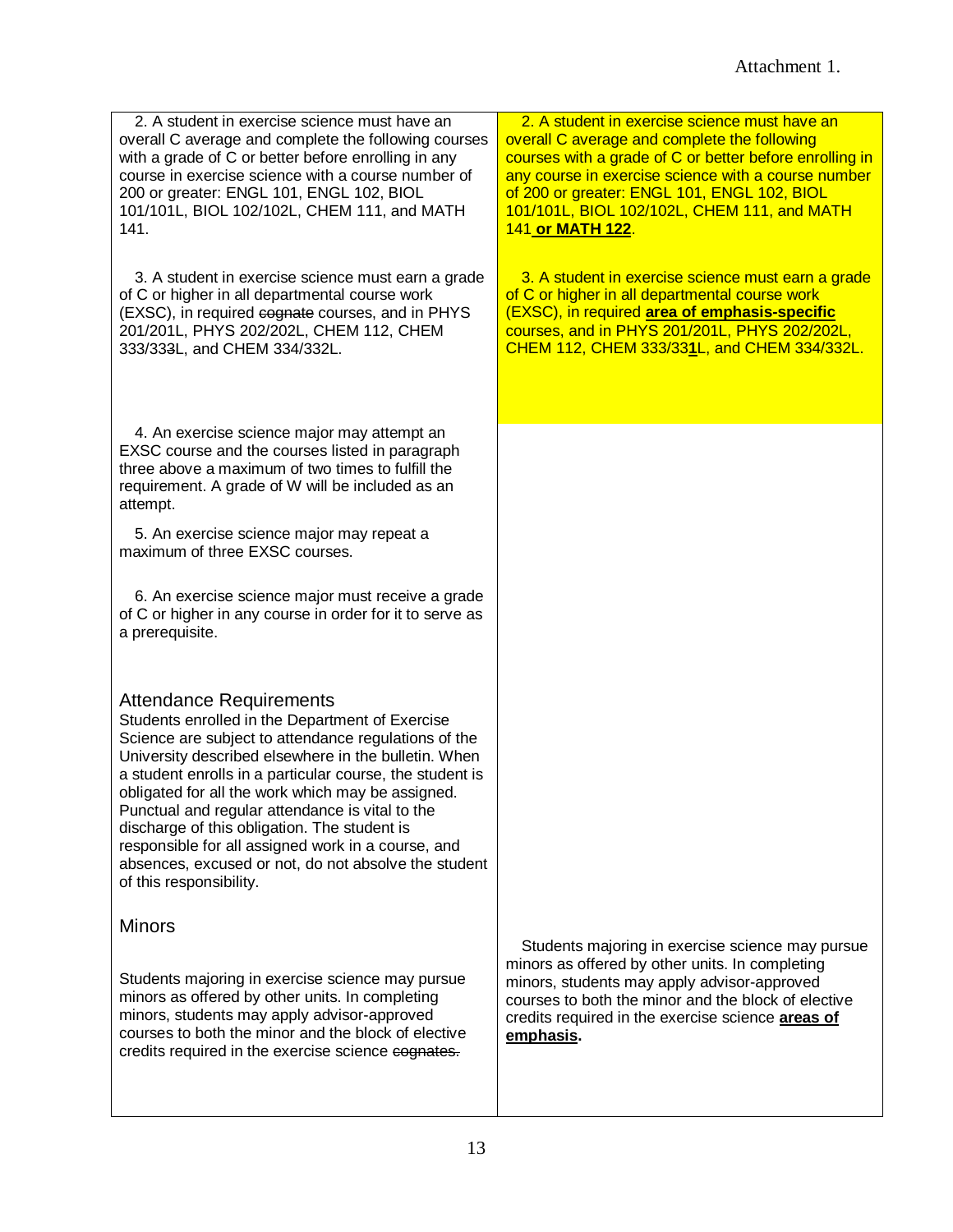| <b>Learning Outcomes</b>                                                                                                                                                                                                                                                                                           | <b>Learning Outcomes</b>                                                                                                                                                                                            |
|--------------------------------------------------------------------------------------------------------------------------------------------------------------------------------------------------------------------------------------------------------------------------------------------------------------------|---------------------------------------------------------------------------------------------------------------------------------------------------------------------------------------------------------------------|
| Bachelors of Science students will describe the<br>relationship among physical activity, functional<br>capacity, health and disease across the life span.                                                                                                                                                          | Bachelor of Science students will describe the<br>relationship among physical activity, functional<br>capacity, health and disease across the life span.                                                            |
| Bachelors of Science students will demonstrate<br>laboratory proficiency.                                                                                                                                                                                                                                          | Bachelors of Science students will demonstrate<br>laboratory proficiency.                                                                                                                                           |
| Bachelors of Science students will demonstrate<br>laboratory proficiency through written and practical<br>evaluations.                                                                                                                                                                                             | <b>Health Fitness Bachelor of Science students</b><br>will participate in classroom laboratory activities,<br>clinical testing/evaluation programs, and<br>research projects.                                       |
| Motor Development Bachelors of Science<br>students will describe the development, analysis, and<br>diagnosis of motor function and disabilities.                                                                                                                                                                   | Motor Development Bachelor of Science<br>students will describe the development, analysis, and<br>diagnosis of motor function and disabilities.                                                                     |
| Motor Development Bachelors of Science<br>students will describe the development of programs<br>for physical/motor activity to enhance, improve, or<br>recover motor function and coordination in all age<br>groups.                                                                                               | Motor Development Bachelor of Science<br>students will describe the development of programs<br>for physical/motor activity to enhance, improve, or<br>recover motor function and coordination in all age<br>groups. |
| Public Health Bachelors of Science students will<br>describe the relationship between healthy lifestyles,<br>behavior, public policy and the environment. They<br>also will describe the methods of counseling<br>individuals to increase physical activity levels in order<br>to reduce risk factors for disease. |                                                                                                                                                                                                                     |
| Scientific Foundations Bachelors of Science<br>students will describe the relationship between<br>biological systems and the maintenance of internal<br>homeostasis during movement.                                                                                                                               | Scientific Foundations Bachelor of Science<br>students will describe the relationship between<br>biological systems and the maintenance of internal<br>homeostasis during movement.                                 |
| Curriculum                                                                                                                                                                                                                                                                                                         | Curriculum                                                                                                                                                                                                          |
| Degree Requirements (Minimum 120 Hours)<br>1. General Education Requirements (54<br>Hours)                                                                                                                                                                                                                         | Degree Requirements (Minimum 120 Hours)<br>1. General Education Requirements (54<br>Hours)                                                                                                                          |
| Language Arts (9 Hours):                                                                                                                                                                                                                                                                                           | Language Arts (9 Hours):                                                                                                                                                                                            |
| <b>ENGL 101 - Critical Reading and Composition</b>                                                                                                                                                                                                                                                                 | <b>ENGL 101 - Critical Reading and Composition</b>                                                                                                                                                                  |
| <b>ENGL 102 - Rhetoric and Composition</b>                                                                                                                                                                                                                                                                         | <b>ENGL 102 - Rhetoric and Composition</b>                                                                                                                                                                          |
| One of the following:                                                                                                                                                                                                                                                                                              | One of the following:                                                                                                                                                                                               |
| SPCH 140 - Public Communication                                                                                                                                                                                                                                                                                    | SPCH 140 - Public Communication                                                                                                                                                                                     |
| ENGL 283 - Themes in British Writing                                                                                                                                                                                                                                                                               | ENGL 283 - Themes in British Writing                                                                                                                                                                                |
| ENGL 285 - Themes in American Writing                                                                                                                                                                                                                                                                              | ENGL 285 - Themes in American Writing                                                                                                                                                                               |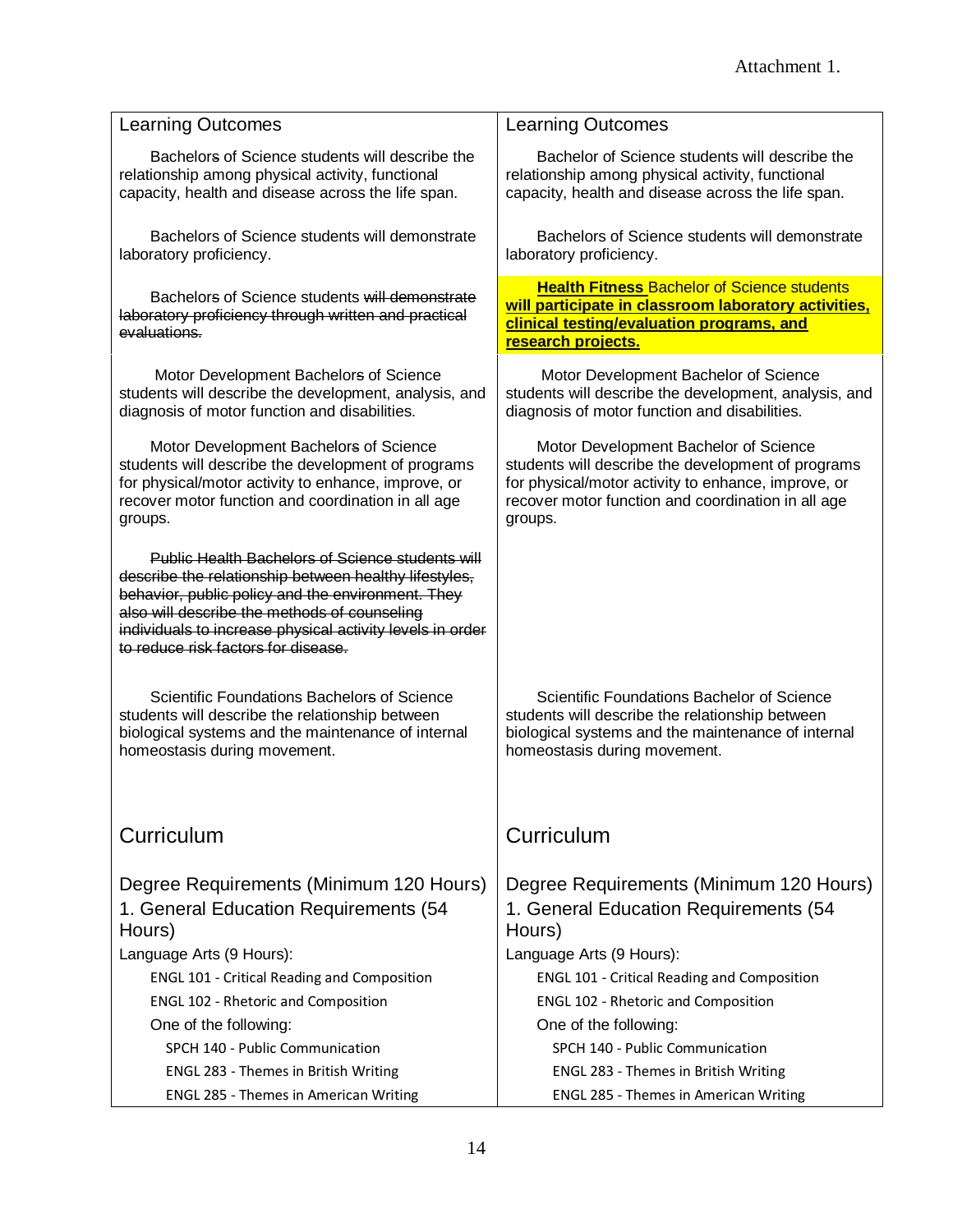| <b>ENGL 287 - American Literature</b>                  | <b>ENGL 287 - American Literature</b>                  |
|--------------------------------------------------------|--------------------------------------------------------|
| ENGL 288 - English Literature I                        | <b>ENGL 288 - English Literature</b>                   |
| <b>ENGL 289 - English Literature II</b>                |                                                        |
|                                                        |                                                        |
| Natural Sciences (20 Hours):                           |                                                        |
| <b>BIOL 101 - Biological Principles I</b>              |                                                        |
| BIOL 101L - Biological Principles I Laboratory         |                                                        |
| <b>BIOL 102 - Biological Principles II</b>             |                                                        |
| BIOL 102L - Biological Principles II Laboratory        |                                                        |
| CHEM 111 - General Chemistry I                         |                                                        |
| PHYS 201 - General Physics I                           |                                                        |
| PHYS 201L - General Physics Laboratory I               |                                                        |
| Select one of the following:                           |                                                        |
| CHEM 112 - General Chemistry II                        |                                                        |
| or                                                     |                                                        |
| PHYS 202 - General Physics II                          |                                                        |
| and                                                    |                                                        |
| PHYS 202L - General Physics Laboratory II              |                                                        |
|                                                        |                                                        |
| Quantitative (7 Hours):                                | Quantitative (6-7 Hours):                              |
| MATH 141 - Calculus I                                  | MATH 141 - Calculus I                                  |
|                                                        | or                                                     |
|                                                        | <b>MATH 122 - Calculus for Business Administration</b> |
|                                                        | and Social Sciences                                    |
| and                                                    |                                                        |
| STAT 201 - Elementary Statistics                       |                                                        |
| Liberal Arts (18 Hours):                               |                                                        |
| ARTE 360 - Interdisciplinary Relationships in the Arts |                                                        |
| <b>CSCE 102 - General Applications Programming</b>     |                                                        |
| PSYC 101 - Introduction to Psychology                  |                                                        |
| SOCY 101 - Introductory Sociology                      |                                                        |
| History elective                                       |                                                        |
| Plus an additional social science elective             |                                                        |
|                                                        |                                                        |
|                                                        |                                                        |
|                                                        |                                                        |
| Foreign Languages:                                     |                                                        |
| Demonstration of proficiency in one foreign language   |                                                        |
| equivalent to the minimal passing grade in the 110     |                                                        |
| course.                                                |                                                        |
| 2. Exercise Science Core Requirements (24<br>Hours)    |                                                        |
|                                                        |                                                        |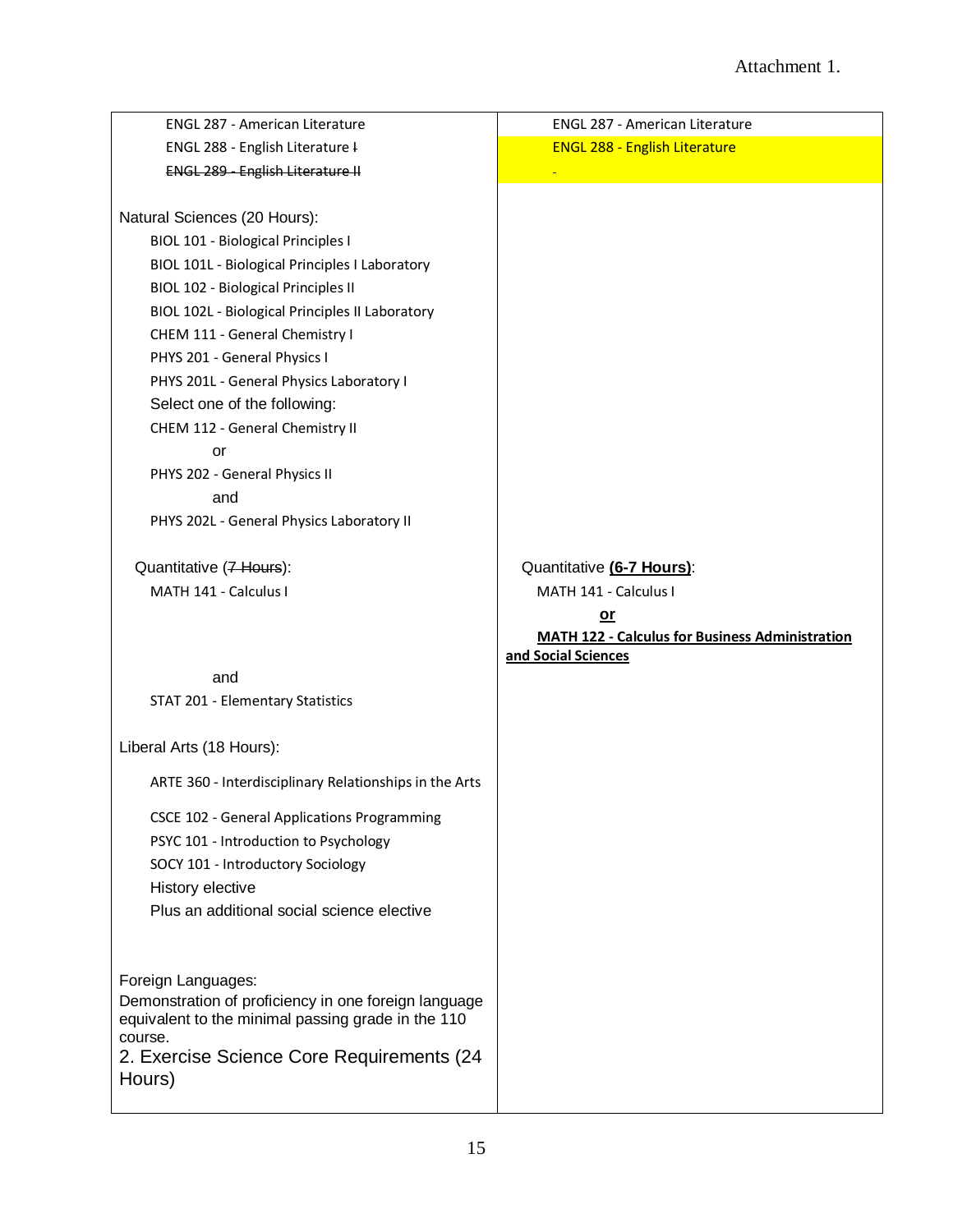| UNIV 101 - The Student in the University<br>EXSC 191 - Physical Activity and Health                                   |                                                                                                                 |
|-----------------------------------------------------------------------------------------------------------------------|-----------------------------------------------------------------------------------------------------------------|
| EXSC 223 - Anatomy and Physiology I                                                                                   |                                                                                                                 |
| EXSC 224 - Anatomy and Physiology II                                                                                  |                                                                                                                 |
|                                                                                                                       |                                                                                                                 |
| EXSC 351 - Acquisition of Motor Skills                                                                                |                                                                                                                 |
| EXSC 530 - The Physiology of Muscular Activity                                                                        |                                                                                                                 |
| EXSC 530L - Physiology of Muscular Activity Lab                                                                       |                                                                                                                 |
| EPID 410 - Introduction to Epidemiology                                                                               |                                                                                                                 |
| First aid certificate                                                                                                 |                                                                                                                 |
| 3. Concentration Requirements                                                                                         | 3. Area of Emphasis Requirements                                                                                |
| Select one of the following cognates: Health Fitness,<br>Motor Development, Scientific Foundations, Public<br>Health. | Select one of the following areas of emphasis:<br>Health Fitness, Motor Development, Scientific<br>Foundations. |
| Health Fitness (31 Hours)                                                                                             |                                                                                                                 |
| <b>EXSC 531 - Clinical Exercise Physiology</b>                                                                        |                                                                                                                 |
|                                                                                                                       | <b>HPEB 502 - Applied Aspects of Human</b>                                                                      |
| HPEB 502                                                                                                              | <b>Nutrition</b>                                                                                                |
| or                                                                                                                    | or                                                                                                              |
| <b>EXSC 507</b>                                                                                                       | <b>EXSC 507 - Exercise, Sport, and Nutrition</b>                                                                |
| EXSC 341A - Health Fitness Practicum                                                                                  |                                                                                                                 |
| EXSC 481 - Practicum in Community Fitness                                                                             |                                                                                                                 |
| Programs                                                                                                              |                                                                                                                 |
| EXSC 454 - Health/Fitness Programs                                                                                    |                                                                                                                 |
| Selectives* (12 Hours)                                                                                                |                                                                                                                 |
|                                                                                                                       |                                                                                                                 |
| Motor Development (35 Hours)                                                                                          | Motor Development (35 Hours)                                                                                    |
| EXSC 303 - Perceptual-Motor Development                                                                               | EXSC 303 - Perceptual-Motor Development                                                                         |
| EXSC 342A - Practicum in Life-Span Motor<br>Development                                                               | EXSC 342A - Practicum in Life-Span Motor<br>Development                                                         |
| EXSC 342B - Practicum in Life-Span Motor<br>Development                                                               | EXSC 342B - Practicum in Life-Span Motor<br>Development                                                         |
| EXSC 482 - Internship in Life-Span Motor<br>Development                                                               | EXSC 482 - Internship in Life-Span Motor<br>Development                                                         |
| EXSC 563 - Physical Activity and the Physical<br>Dimensions of Aging                                                  | <b>EXSC 531 - Clinical Exercise Physiology</b>                                                                  |
|                                                                                                                       | <b>EXSC 531L - Clinical Exercise Physiology</b><br><u>Lab</u>                                                   |
| Selectives* (15 Hours)                                                                                                | <b>EXSC 535 - Biomechanics of Human</b><br><b>Movement</b>                                                      |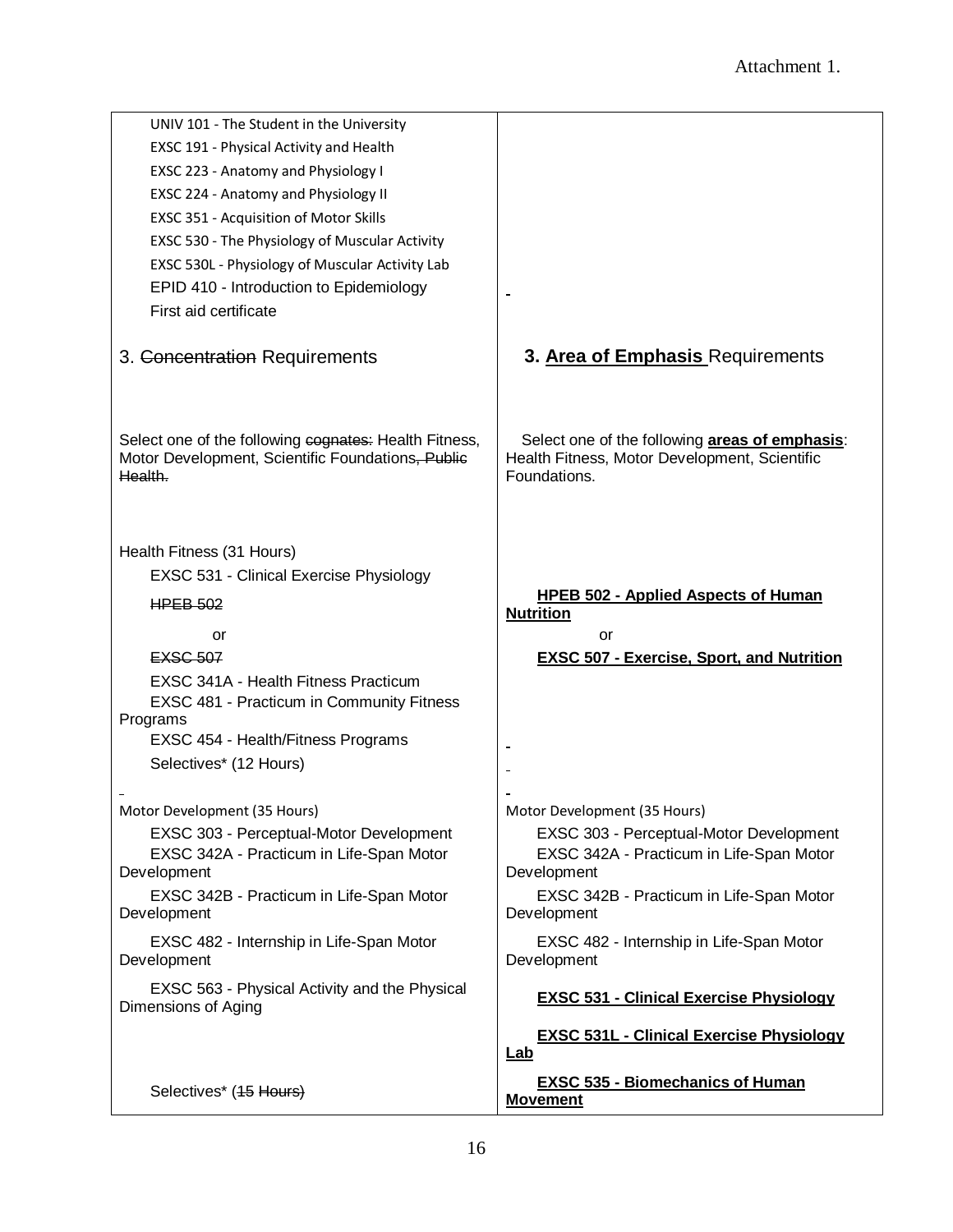|                                                                                                                                                                                                                                                                       | EXSC 563 - Physical Activity and the Physical                                                                                                                                                                                                                                                                   |
|-----------------------------------------------------------------------------------------------------------------------------------------------------------------------------------------------------------------------------------------------------------------------|-----------------------------------------------------------------------------------------------------------------------------------------------------------------------------------------------------------------------------------------------------------------------------------------------------------------|
|                                                                                                                                                                                                                                                                       | Dimensions of Aging                                                                                                                                                                                                                                                                                             |
|                                                                                                                                                                                                                                                                       | Selectives* (9 Hours)                                                                                                                                                                                                                                                                                           |
| Scientific Foundations (36Hours)<br>BIOL 302 - Cell and Molecular Biology                                                                                                                                                                                             | Scientific Foundations (35 Hours)                                                                                                                                                                                                                                                                               |
| BIOL 302L - Cell and Molecular Biology                                                                                                                                                                                                                                |                                                                                                                                                                                                                                                                                                                 |
| Laboratory                                                                                                                                                                                                                                                            |                                                                                                                                                                                                                                                                                                                 |
| PHYS 202 - General Physics II                                                                                                                                                                                                                                         |                                                                                                                                                                                                                                                                                                                 |
| PHYS 202L - General Physics Laboratory II                                                                                                                                                                                                                             |                                                                                                                                                                                                                                                                                                                 |
| CHEM 112 - General Chemistry II                                                                                                                                                                                                                                       |                                                                                                                                                                                                                                                                                                                 |
| CHEM 333 - Organic Chemistry I                                                                                                                                                                                                                                        |                                                                                                                                                                                                                                                                                                                 |
| CHEM 333L - Comprehensive Organic<br>Chemistry Laboratory I                                                                                                                                                                                                           | <b>CHEM 331L - Essentials of Organic Chemistry</b><br><b>Laboratory I</b>                                                                                                                                                                                                                                       |
| CHEM 334 - Organic Chemistry II                                                                                                                                                                                                                                       |                                                                                                                                                                                                                                                                                                                 |
| CHEM 334L - Comprehensive Organic<br>Chemistry Laboratory II                                                                                                                                                                                                          | <b>CHEM 332L - Essentials of Organic Chemistry</b><br><b>Laboratory II</b>                                                                                                                                                                                                                                      |
| EXSC 499 - Independent Study                                                                                                                                                                                                                                          |                                                                                                                                                                                                                                                                                                                 |
| Selectives* (44 Hours)                                                                                                                                                                                                                                                | Selectives* (12 Hours)                                                                                                                                                                                                                                                                                          |
|                                                                                                                                                                                                                                                                       |                                                                                                                                                                                                                                                                                                                 |
| Public Health (30 Hours)                                                                                                                                                                                                                                              |                                                                                                                                                                                                                                                                                                                 |
| <b>EXSC 410 - Psychology of Physical Activity</b>                                                                                                                                                                                                                     |                                                                                                                                                                                                                                                                                                                 |
| POLI 374 - Public Policy                                                                                                                                                                                                                                              |                                                                                                                                                                                                                                                                                                                 |
| PSYC 465 - Health Psychology                                                                                                                                                                                                                                          |                                                                                                                                                                                                                                                                                                                 |
| Selectives*                                                                                                                                                                                                                                                           |                                                                                                                                                                                                                                                                                                                 |
|                                                                                                                                                                                                                                                                       |                                                                                                                                                                                                                                                                                                                 |
| 4. Electives**                                                                                                                                                                                                                                                        |                                                                                                                                                                                                                                                                                                                 |
| Students in Exercise Science must complete a<br>minimum of 120 credit hours. Depending on choice of<br>concentration area, students must complete an<br>appropriate number of elective courses.                                                                       | Students in Exercise Science must complete a<br>minimum of 120 credit hours. Depending on choice<br>of <b>area of emphasis</b> , students must complete an<br>appropriate number of elective courses. <b>Courses</b><br>needed to meet the foreign language requirement<br>cannot be counted as elective hours. |
| Notes:<br>*Selectives are intended to enhance the major and<br>must be selected from the cognate-specific list<br>designated in the department undergraduate program<br>manual. Courses taken as Selectives may also be<br>used to fulfill other degree requirements. | *Selectives are intended to enhance the major and<br>must be selected from the <b>area of emphasis-</b><br>specific list designated in the department<br>undergraduate program manual. Courses taken as<br>Selectives may also be used to fulfill other degree<br>requirements.                                 |